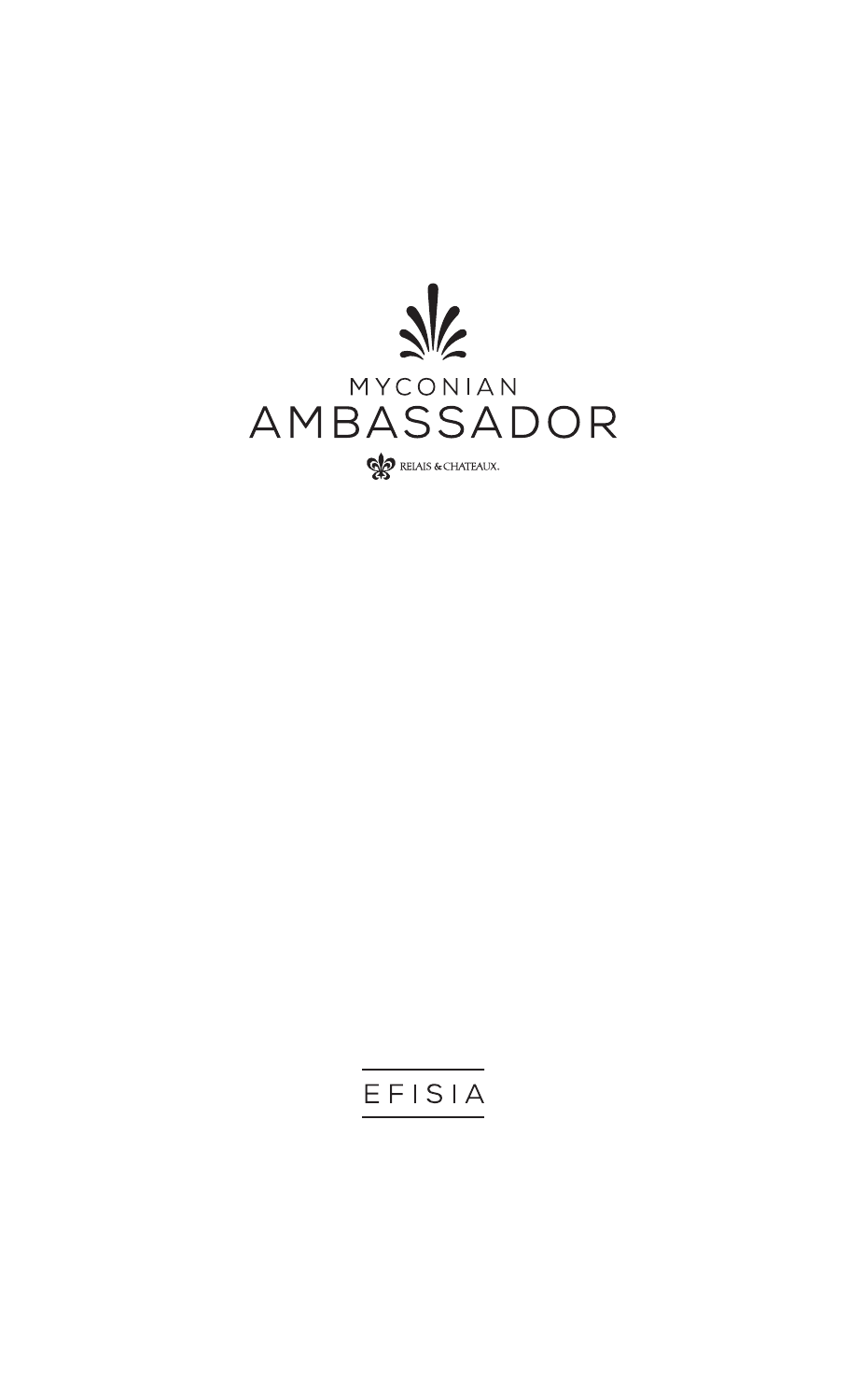# EFISIA

In tribute to the guiding philosophy of our Executive Chef, Elias Maslaris, Efisia is named after the Greek word 'physis' (φύσις), the theological, philosophical and scientific term for 'nature'.

A native of Thessaloniki, a big city in Greece famous for its wines, Elias is an internationally trained chef who is passionate about infusing classics with regional flavours, and reveres the process of using seasonal organic produce to create world- class cuisine. Using only the finest farm-to-table ingredients and the fisherman's catch of the day, his distinctive touch transforms even the simplest meal into a sophisticated gourmet experience that fuses purity and seasonal flavours.

On the strength of our own Myconian roots, we also have time-honoured ties to local farmers and fishermen, some going back three decades. Tomatoes, cucumbers, aubergines, zucchini, peppers, onion, garlic, lemons, and aromatic herbs such as sage, thyme, oregano and rosemary, are grown exclusively for our restaurants. Even the salt we use is the 'fleur de sel' harvested around the island of Delos. We also have two 'underground' sources that provide us with secret supplies: the octopus in one of our signature dishes is delivered by Panagiotis, an old friend of Myconian Collection founder George Daktylides, who knows the waters around Rhenia like back of his hand and only fishes for himself and our chef. And of course, since retiring as CEO of the Collection in 2011, Daktylides himself has taken to rearing our lamb and pork on family land.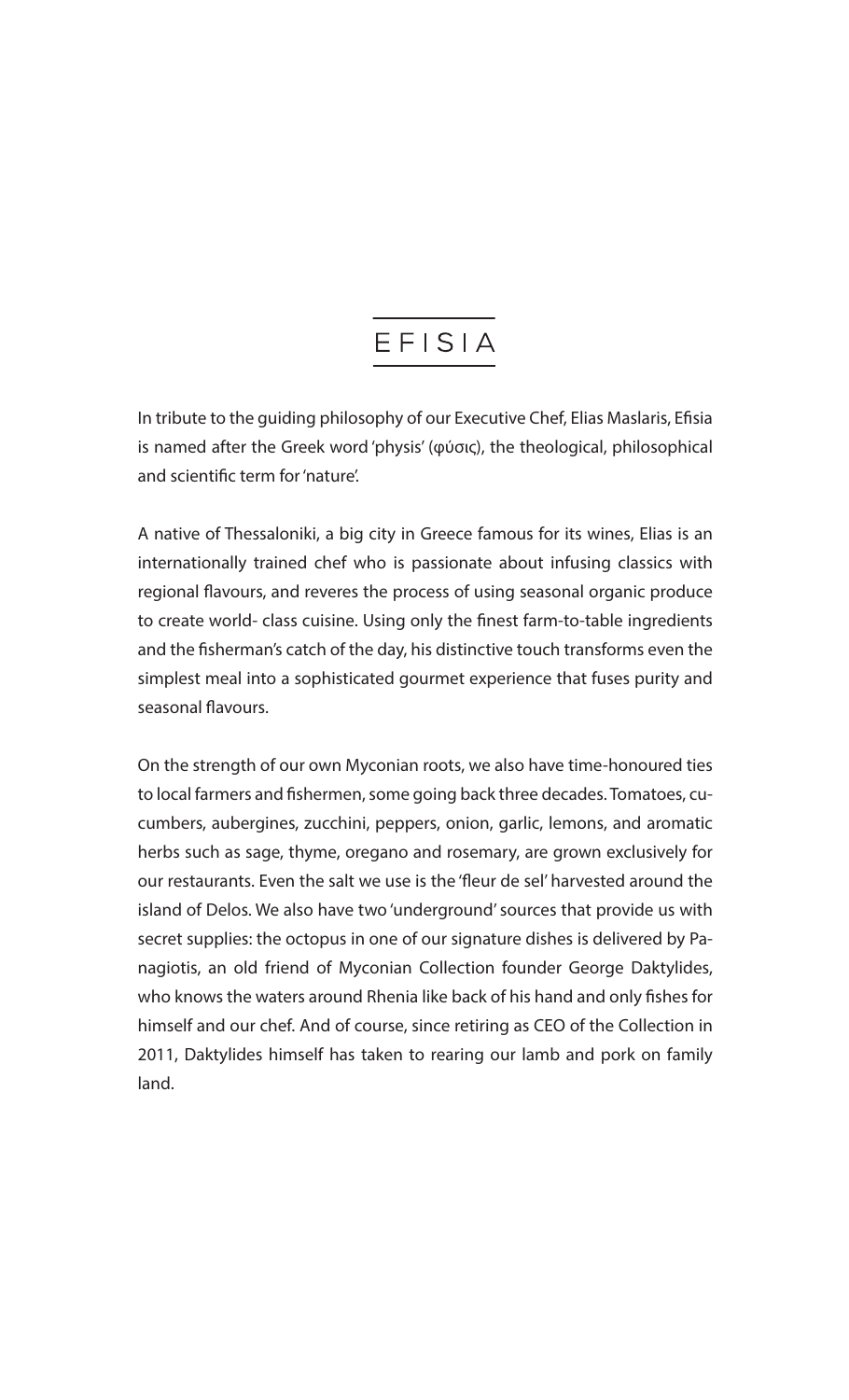# DEGUSTATION MENU 140 €\*

Amuse Bouche

**Marinated Fresh Fish Carpaccio and Tartare** with citrus, olives and Oscietra caviar

> **(** $\bullet$  Monkfish with bok choy and beurre noisette

> > **⊘ ® Sorbet**

Pan-fried Scallops with carrot, ginger, lime and orange blossom honey

Veal Cheeks slow-cooked in their gravy with orzo pasta, fresh tomato, thyme, "San Michali" cheese from Syros and fresh truffle

Or

Myconian Lamb Slow-cooked lamb, smoked eggplant and yoghurt

#### Pistachio

#### Light white chocolate mousse with pistachio nibs

**Mignardises** 

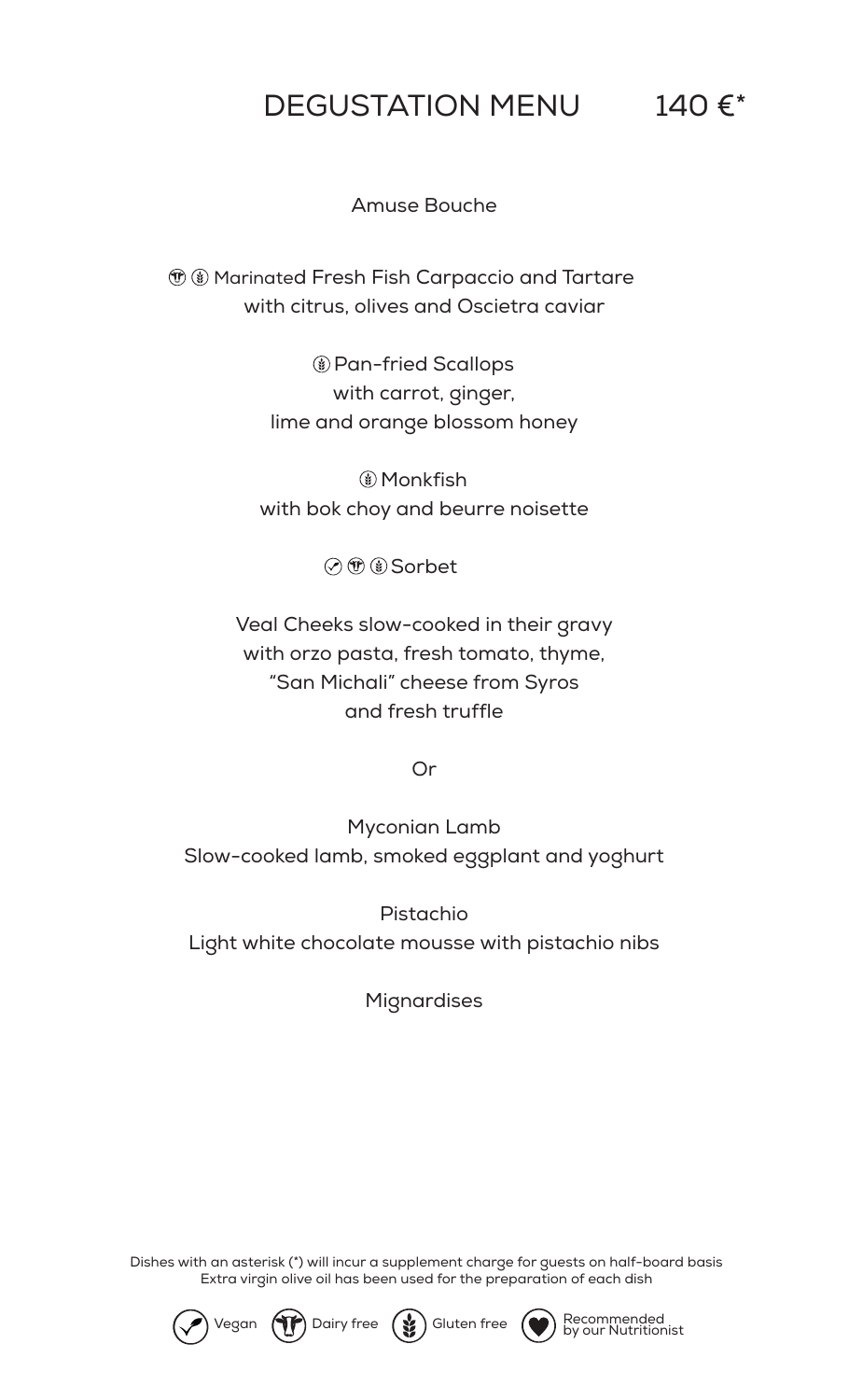## DEGUSTATION VEGETARIAN MENU 100 €\*

Amuse Bouche

Zucchini Balls With buttermilk, fresh herbs, dill oil

Asparagus With potatoes and fresh black truffle

Saganaki Pan fried Kefalograviera cheese with fresh lemon and tomato confiture

⊙ ® O Sorbet

Homemade Ravioli with Tirovolia Myconian cheese, Florina red peppers creme and fresh truffle

Pistachio Light white chocolate mousse with pistachio nibs

Mignardises

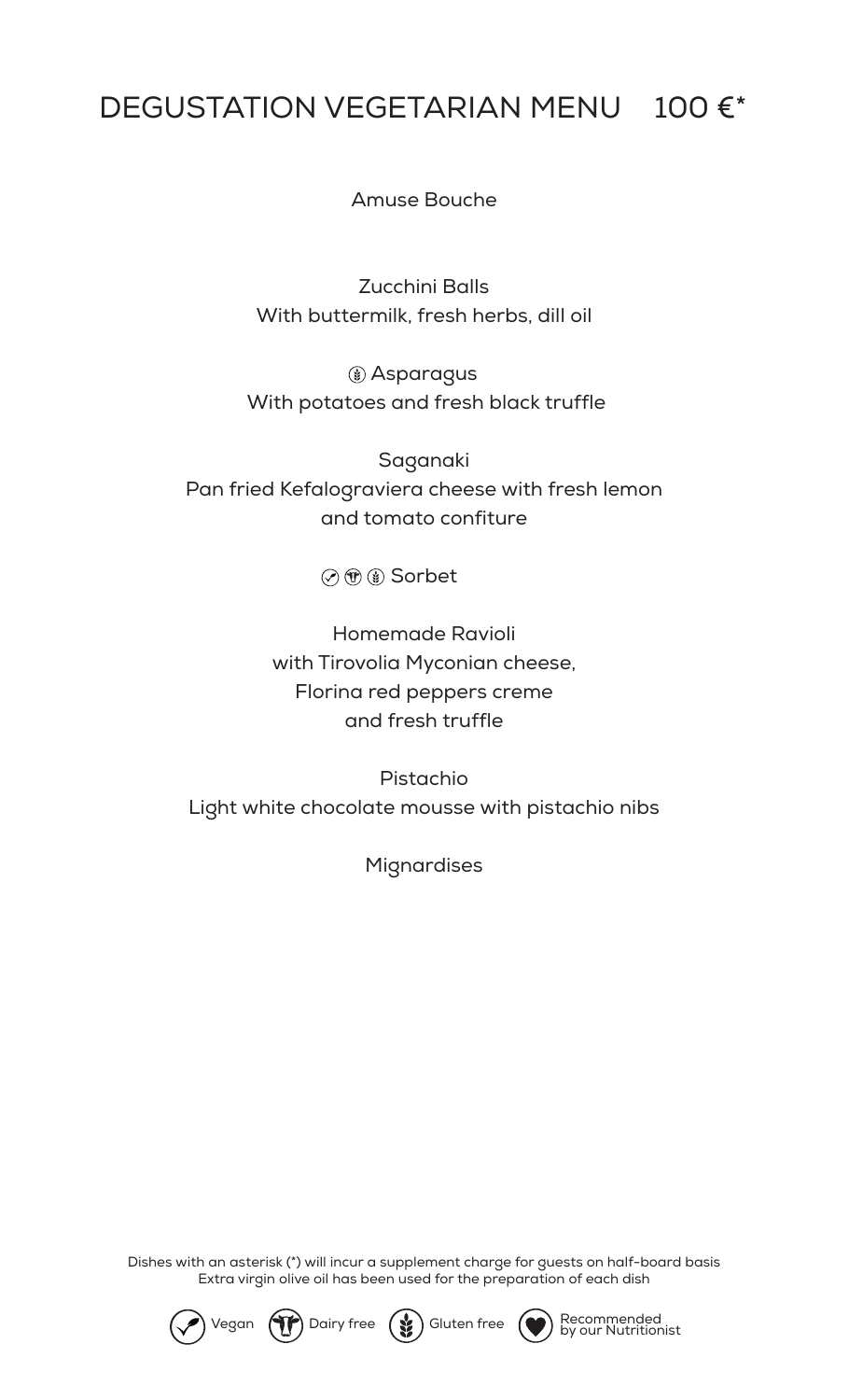| Sourdough Bread                  | 8€ |
|----------------------------------|----|
| With extra virgin olive oil,     |    |
| fresh Myconian cheese and olives |    |

## Appetizers

### $\textcircled{\tiny{\textcircled{\#}}}$  Fish Soup 26 € Original recipe from the monasteries of Mount Athos

| $\mathcal{O} \oplus \mathcal{O}$ Marinated fresh fish carpaccio and tartare<br>With citrus, olive oil and Oscietra caviar | 40€*          |
|---------------------------------------------------------------------------------------------------------------------------|---------------|
| <b>Pan-fried Shrimp Terrine</b><br>with sautéed spinach and Malagouzia wine sauce                                         | 30€           |
| <b><i>M</i></b> Yellowfin Tuna Tataki<br>with mango, avocado, chilli and lime                                             | $28 \epsilon$ |
| <b><i><sup>m</sup></i></b> Foie Gras<br>with summer fruit and pistachio                                                   | $36 \in X$    |
| $\bullet$ $\circledast$ Beef Tartare "bitoque à la russe"<br>Poached egg, fresh herbs and extra virgin olive oil          | 40€*          |
| <b>O</b> @ Pan-fried Scallops<br>with zucchini, basil and tomato confiture                                                | 30 $\epsilon$ |

### Soups

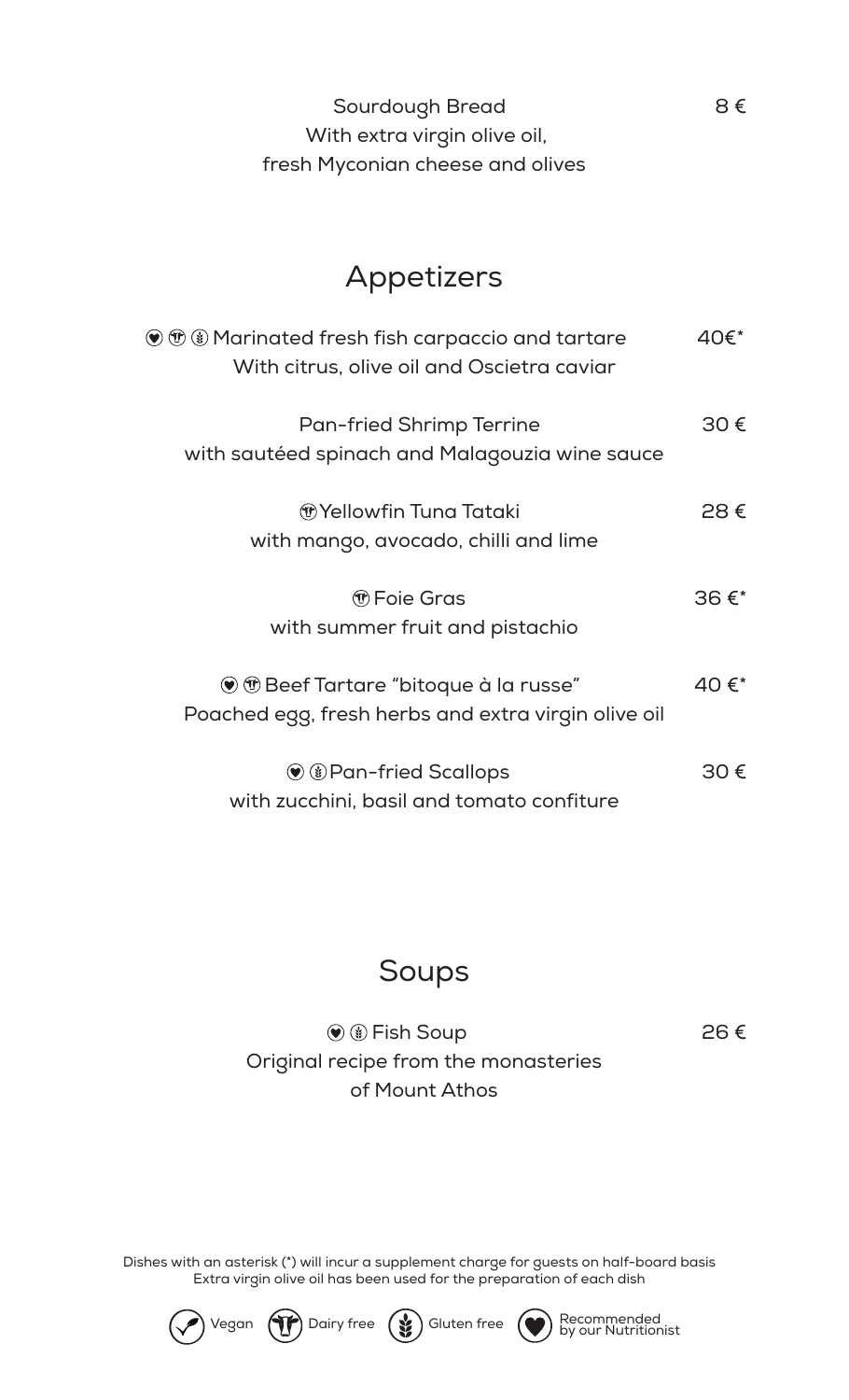## Salads

Greek Salad 20 € with feta cheese, barley rusks, olive oil and oregano

Row  $\bigcirc$  or Fried Burrata 22  $\epsilon$ with balsamic-marinated basil and cherry tomatoes

 $\circledR$   $\circledR$  Avocado Salad 18  $\in$ with mango, baby spinach, orange fillet, citrus-ginger dressing

> Aegean Lobster Pasta 64€\* fresh tomato, chilli, basil and bisque sauce Homemade Ravioli 38 €\* with Tirovolia Myconian cheese, shrimp, Florina red pepper coulis and fresh truffle Saffron Risotto with Lemon 32 € On scallop carpaccio

### Risotto and Pasta

### Garganelli 22 € with slow-cooked chicken ragù

Vegan Pasta 22 € With seasonal vegetables and fresh tomato

Pasta dishes also available with gluten free pasta

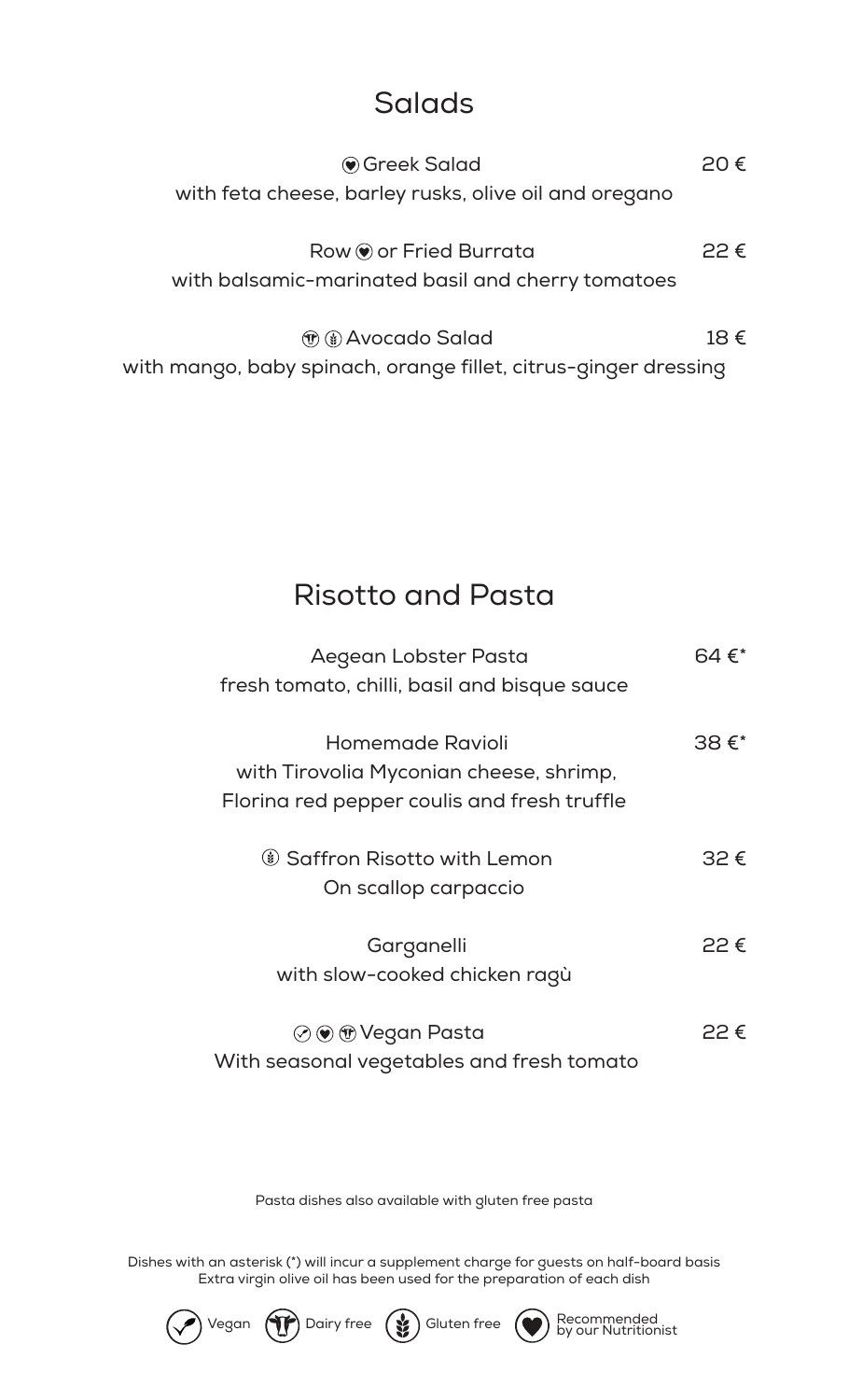### Fish

| ♥ Sea Bass Fillet with Lemon Crust<br>celeriac root purée and "kakavia" sauce                                                           | 40 €            |
|-----------------------------------------------------------------------------------------------------------------------------------------|-----------------|
| $\left(\bullet\right)$ $\circledast$ Sole with Beurre Maitre d'Hotel<br>baby potatoes, zucchini, spinach and capers                     | 130€/kgr*       |
| $\left( \bullet \right)$ $\bullet$ Monkfish<br>with shrimps, bok choy and beurre noisette                                               | 40€             |
| $\bullet$ $\bullet$ Butter-poached Lobster<br>with carrots, orange and bisque Metaxa                                                    | 64 $\epsilon^*$ |
| $\circledcirc$ $\circledcirc$ $\circledcirc$ Fresh Fish of the Day<br>Grilled or steamed vegetables and lemon-olive oil                 | 130€/kgr*       |
| Meat                                                                                                                                    |                 |
| Chicken Lemonato<br>Grilled chicken breast, with mushrooms, potato gnocchi,<br>lemon and fresh herbs                                    | 32€             |
| Veal Cheeks slow-cooked in their gravy<br>with orzo pasta, fresh tomato, chives<br>"San Michali" cheese from Syros<br>and fresh truffle | 36€             |

Myconian Lamb 38 €\* slow-cooked with smoked eggplant and yoghurt

Black Iberian Pork Cutlet 34 € Buttered baby potatoes and Padron peppers

Filet Mignon "sofrito" 64 €\* with parsley roots, vinegar and fresh truffle

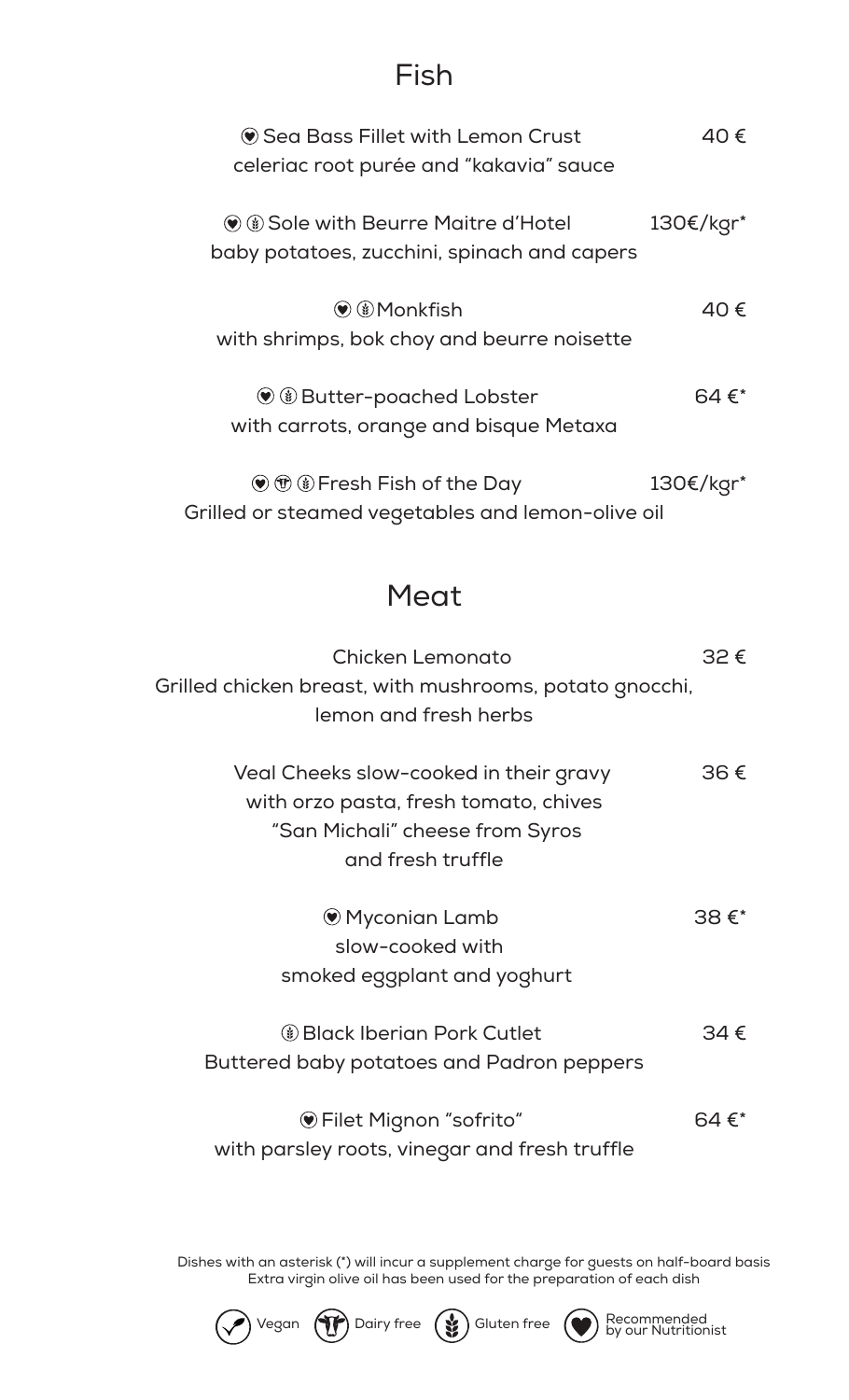## **Desserts**

| Crème brûlée                                                       | 16€           |
|--------------------------------------------------------------------|---------------|
| with caramelised white chocolate and apricot                       |               |
| <b>Chocolate Brownies</b>                                          | 16€           |
| with caramelised hazelnuts, milk chocolate                         |               |
| crémeux and framboise sorbet                                       |               |
| ( <b>*</b> ) Pebble                                                | 16€           |
| with yoghurt-honey mousse, mastic namelaka                         |               |
| and grapefruit sorbet                                              |               |
| <b>Light Mascarpone Mousse</b>                                     | 16€           |
| with coffee gel, dark chocolate cremeux                            |               |
| and vanilla ice cream                                              |               |
| $\circledcirc$ ( $\circledcirc$ ( $\circledast$ ) Brownies Avocado | 16€           |
| With chocolate-avocado cremeux and red fruits                      |               |
| <b>Greek Diples</b>                                                | 16€           |
| with walnuts and cinnamon ice cream                                |               |
|                                                                    |               |
| $\circledcirc$ $\circledcirc$ $\circledcirc$ Seasonal Fruits       | 16€           |
|                                                                    |               |
| Handmade selection of ice creams                                   | $5\xi/$ scoop |

vegan ice creams available

#### ⊙ ® ( Handmade selection of sorbets 5€/ scoop

#### Platter of Greek cheese and cold cuts 22 €